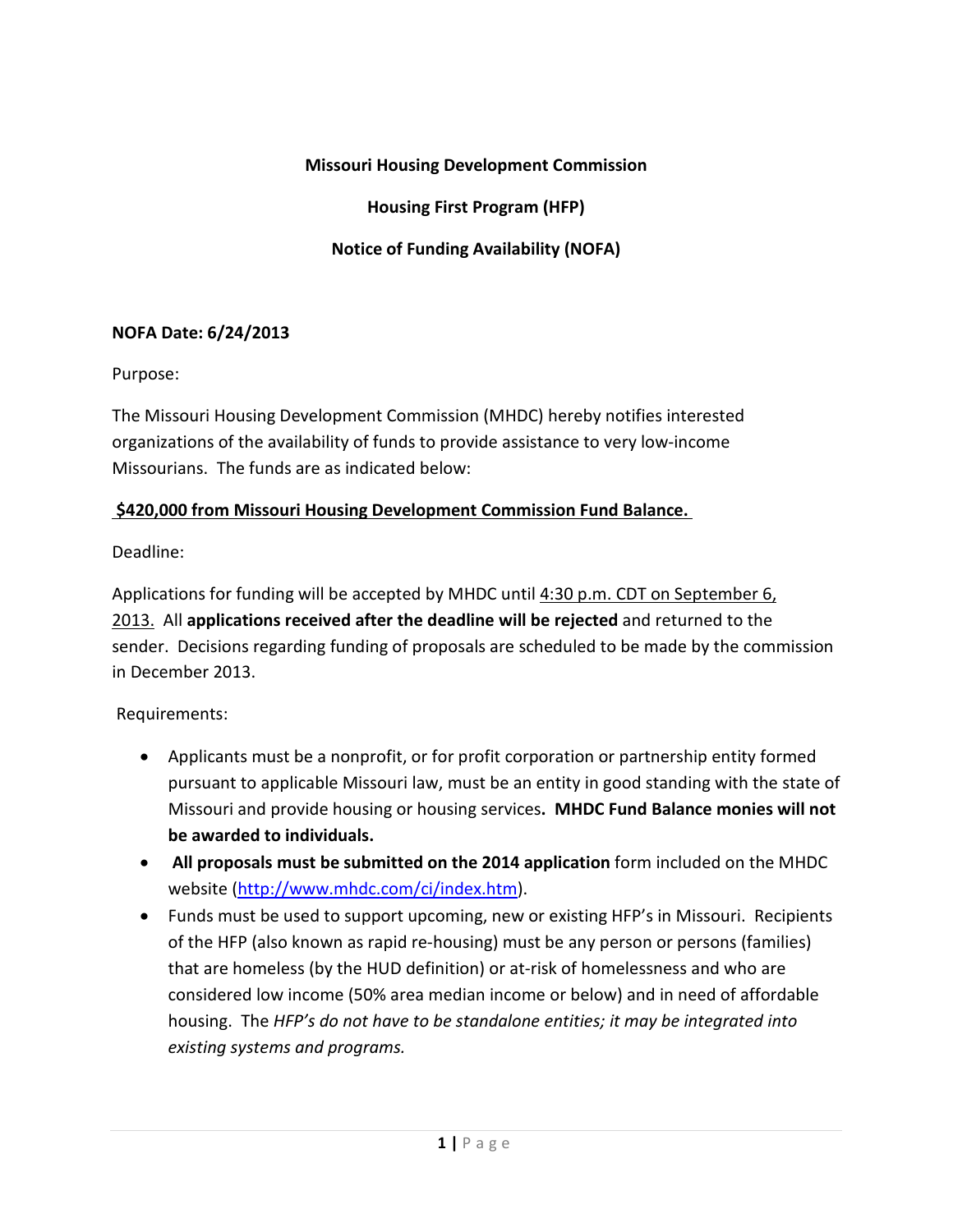# **Housing First Program (HFP)**

# *The objective is to increase permanent housing solutions to address the homeless and at-risk of homelessness population.*

*"Housing First", or rapid re-housing as it is also known, is housing persons before services or treatment begins, and provides affordable housing services for multiple sites. The methodology is that homeless populations will respond to interventions and services with greater success if they are in their own housing first. The HFP provides a link between housing and services; however, the recipient is not obligated to receive case management or treatment in order to receive Housing First services. The HFP is a component to breaking the cycle of homelessness. Those who are at-risk of another episode of homelessness receive support and assistance to build skills to obtain permanent housing. Empowerment is central to the effectiveness of the Housing First program to help recipients to make choices and identify their needs to make permanent changes in their lives.*

*The HFP is designed to increase housing stability for people who traditionally have been difficult to house or have had difficulty maintaining their housing. The HFP can help to stabilize a recipient and promote success in permanent housing. The HFP can be scattered site that provides services for multiple locations.*

Contributors to program success include the following:

- Access to a substantial supply of permanent housing, recipient driven services, providing housing that recipients like, a wide array of supportive services, and diverse funding streams for housing and services.
- Community based emphasized services and effective staffing structure to ensure service delivery.
- Program commits to permanently housing targeted recipients; Initial housing may be transitional while waiting for permanent housing.
- Supportive services are offered and made readily available; the program does not require participation in these services or any other services to remain in the housing.
- Use of assertive outreach to engage and offer housing to homeless people or at-risk of homelessness with mental illness who are reluctant to enter shelters or engage in services. Once in housing, a *low demand* approach accommodates recipient alcohol and substance use, so that "relapse" will not result in the client losing housing.
- The continued effort to provide case management and to hold housing for recipients, even if they leave their program housing for short periods.